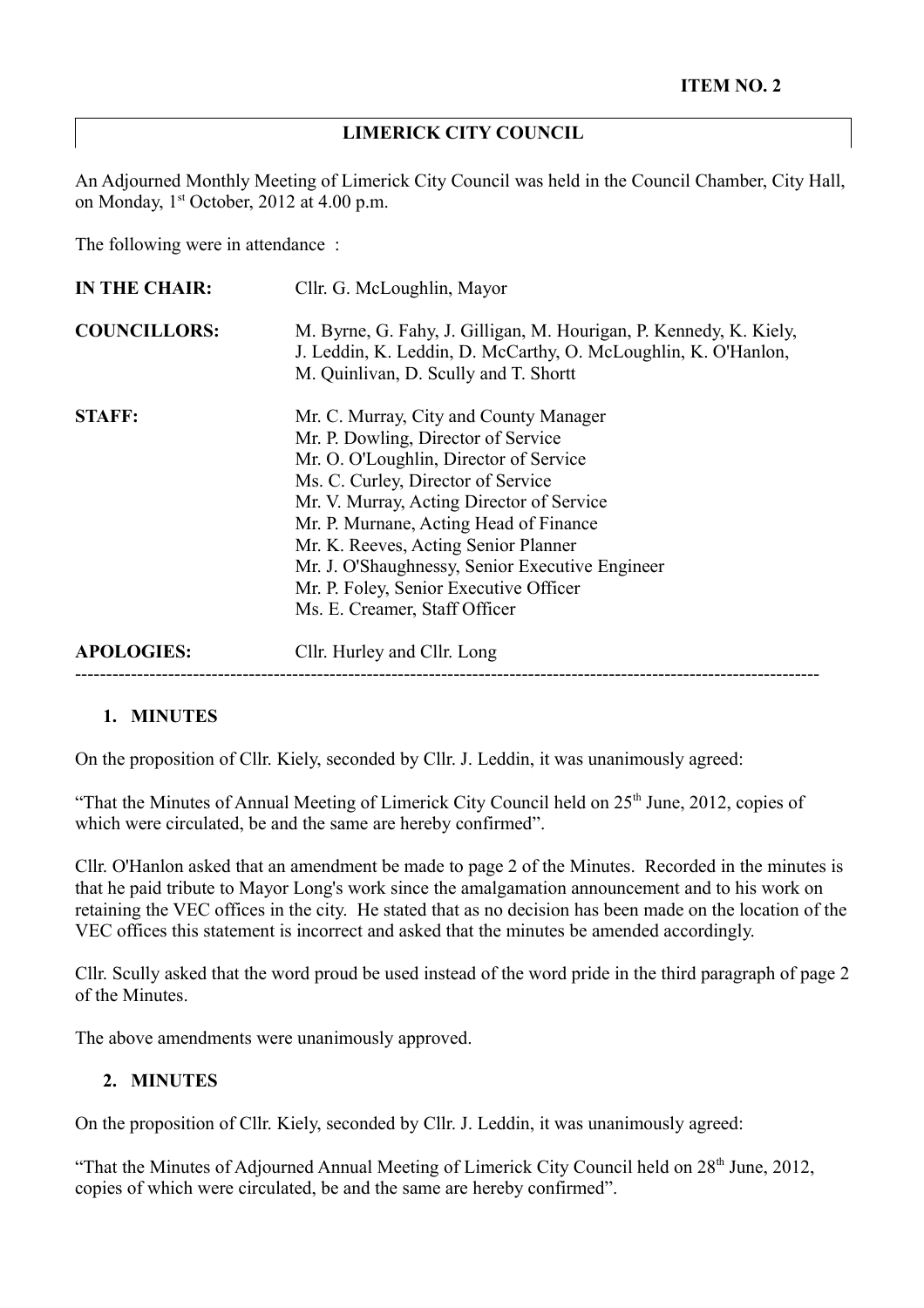### **3. MINUTES**

On the proposition of Cllr. Kiely, seconded by Cllr. J. Leddin, it was unanimously agreed:

"That the Minutes of Special Meeting of Limerick City Council held on  $20<sup>th</sup>$  June, 2012, copies of which were circulated, be and the same are hereby confirmed".

## **4. MINUTES**

On the proposition of Cllr. Kiely, seconded by Cllr. J. Leddin, it was unanimously agreed:

"That the Minutes of Special Meeting of Limerick City Council held on 11<sup>th</sup> July, 2012, copies of which were circulated, be and the same are hereby confirmed".

#### **5. CHAIRMAN'S REPORT AND RECOMMENDATION, SOCIAL POLICY AND HOUSING STRATEGIC POLICY COMMITTEE MEETING HELD ON 3RD SEPTEMBER, 2012**

The Chairman's Report, Social Policy and Housing Strategic Policy Committee Meeting held on 3rd September, 2012, was noted.

It was proposed by Cllr. Scully, seconded by Cllr. Hourigan and unanimously agreed to approve the following Recommendation from the Social Policy and Housing Strategic Policy Committee Meeting held on 3<sup>rd</sup> September, 2012:

## **SOCIAL INTERVENTION GRANTS 2012**

|                | <b>Name</b>                     | <b>Group Activity</b>                 | <b>Amount</b> |
|----------------|---------------------------------|---------------------------------------|---------------|
|                |                                 |                                       | recommended   |
| $\mathbf{1}$   | Our Lady of Lourdes CDP         | <b>Community Services</b>             | 3,600         |
| $\overline{2}$ | Southill Community              | <b>Community Transport</b>            | 4,000         |
|                | Development Project             |                                       |               |
| $\overline{3}$ | Southill Family Resource Centre | Senior Citizens Services              | 2,000         |
| $\overline{4}$ | Southill Family Resource Centre | Mens Shed Group activities            | 2,000         |
| 5              | St. Marys Adult Education       | <b>Community Educational Programs</b> | 2,000         |
| 6              | St. Mary's Maritime Project     | <b>Boat Building</b>                  | 5,000         |
| $\overline{7}$ | St. Marys Area Integrated       | <b>Community Services</b>             | 20,000        |
|                | Development                     |                                       |               |
| 8              | St. Marys Mens Shed Project     | Mens Shed Group activities            | 2,000         |
| 9              | <b>St. Marys Community</b>      | Misc. Community Services              | 600           |
|                | Development Project             |                                       |               |
| 10             | St. Munchins Family Resource    | <b>Community Services</b>             | 5,000         |
|                | Centre                          |                                       |               |
| 11             | Care & Repair c/o St. Munchin's | Care & Repair Services                | 5,000         |
|                | <b>Family Resource Centre</b>   |                                       |               |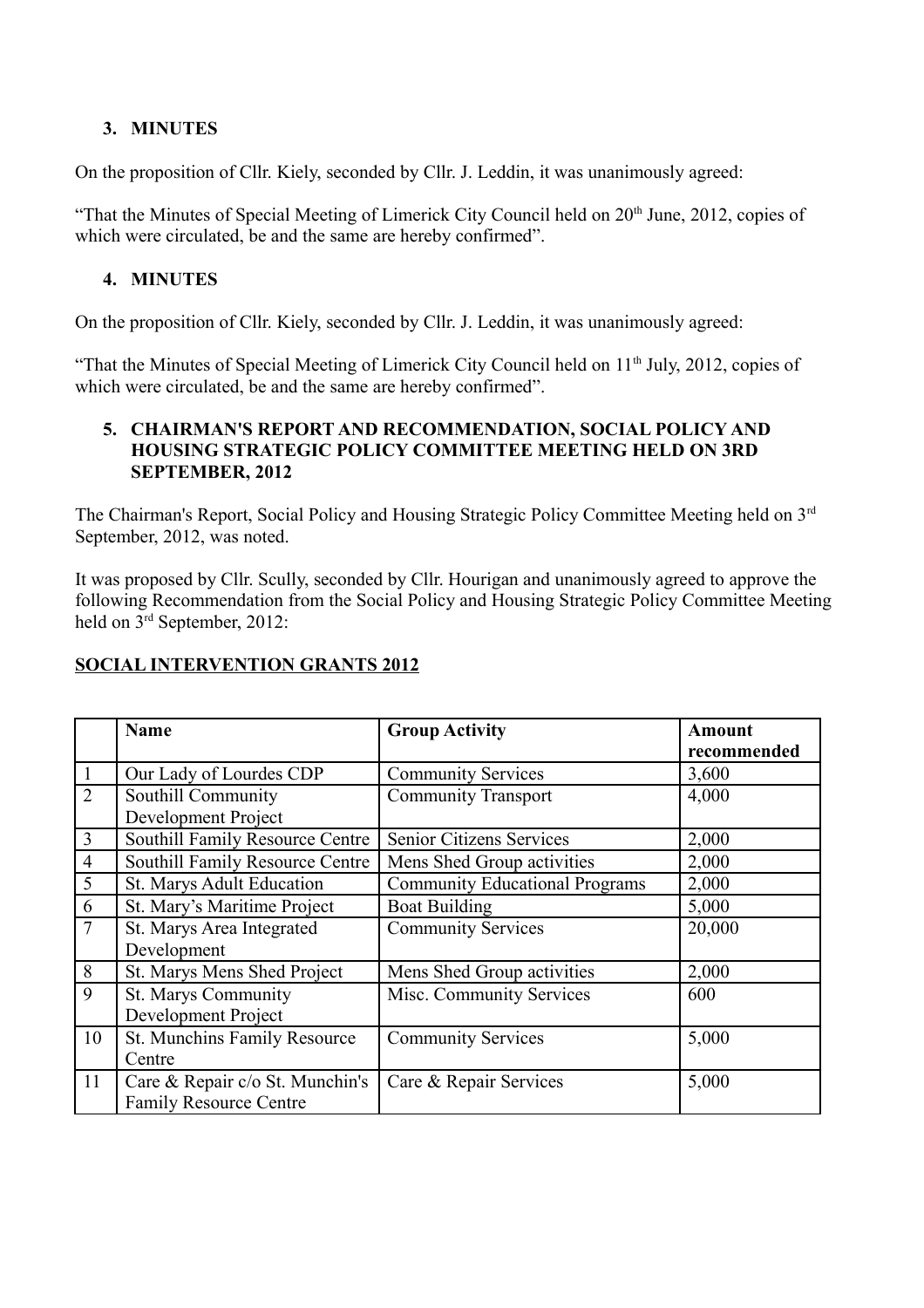Cllr. O'Hanlon enquired if the position of Housing Inspector, which recently became vacant, has been filled. He stressed the importance of this position adding that most people respect the house they get and their neighbours, however, there are others who do not and cause problems in their area. He added that the Rent Allowance Scheme should be administered by Local Authorities as presently it is administered by the Health Boards who carry out no background checks on applicants prior to approving the allowance.

In reply, the Director of Service (Regeneration and Housing Services) stated that the City Council has advertised for the position of Housing Inspector and hope to have the position filled shortly.

Cllr. Hourigan stated that the housing transfer policy should include an option to cover exceptional circumstances. The present Policy does not provide for marriage breakdowns and he referred specifically to a case where violence was involved and the applicant needed her housing transfer urgently. He enquired if people on the RAS Programme go back on to the housing waiting list afterwards. He enquired if there has been any progress on the Draft Housing Strategy with Limerick and Clare County Councils and asked how many houses they provided since it's implementation. He referred to the fact that houses in the regeneration areas get total refurbishment, however, the response to housing repairs is very slow which is causing disquiet among our housing tenants and asked that this be looked at.

Cllr. Scully referred to an individual who took a house under the RAS Programme and cannot get back on the housing waiting list unless they leave the house they were allocated under the RAS Programme and become homeless. He asked that this clause be amended.

In reply, the Director of Service (Regeneration and Housing Services) stated that there is co-operation between the local authorities under the Housing Strategy. He asked Cllrs. Hourigan and Scully to contact him regarding specific cases and he will answer their queries. He pointed out that all policy changes have to come before City Council for approval.

### **6. CHAIRMAN'S REPORT, TRANSPORTATION AND INFRASTRUCTURE STRATEGIC POLICY COMMITTEE MEETING HELD ON 10TH SEPTEMBER, 2012**

The Chairman's Report, Transportation and Infrastructure Strategic Policy Committee Meeting held on 10<sup>th</sup> September, 2012, was noted.

Cllr. Gilligan stated that he put forward a Motion to the Meeting in relation to traffic congestion in Corbally and that a one way system be operated there and enquired why it did not come forward as a Recommendation to the City Council.

In reply, the Senior Engineer (Roads and Transportation) stated that any changes to traffic on Athlunkard Bridge would be premature pending the construction of the Northern Distributor Road. He added that making Athlunkard Bridge one way would cause a lot of disturbance to people living on either side of the bridge. He added that the Northern Distributor Road is being promoted by Limerick City and County Councils and Clare County Council with Clare being the lead authority. He pointed out that there are representatives from Limerick City Council on the Steering Committee and the letter sent out to Members by Clare County Council, as the lead authority, was on behalf of all three local authorities.

Cllr. Gilligan stated that parking is a major problem in the city centre and suggested that consideration be given to converting some of the loading bays to parking areas as they are restricting parking particularly on Saturdays and added that traders are concerned about this issue.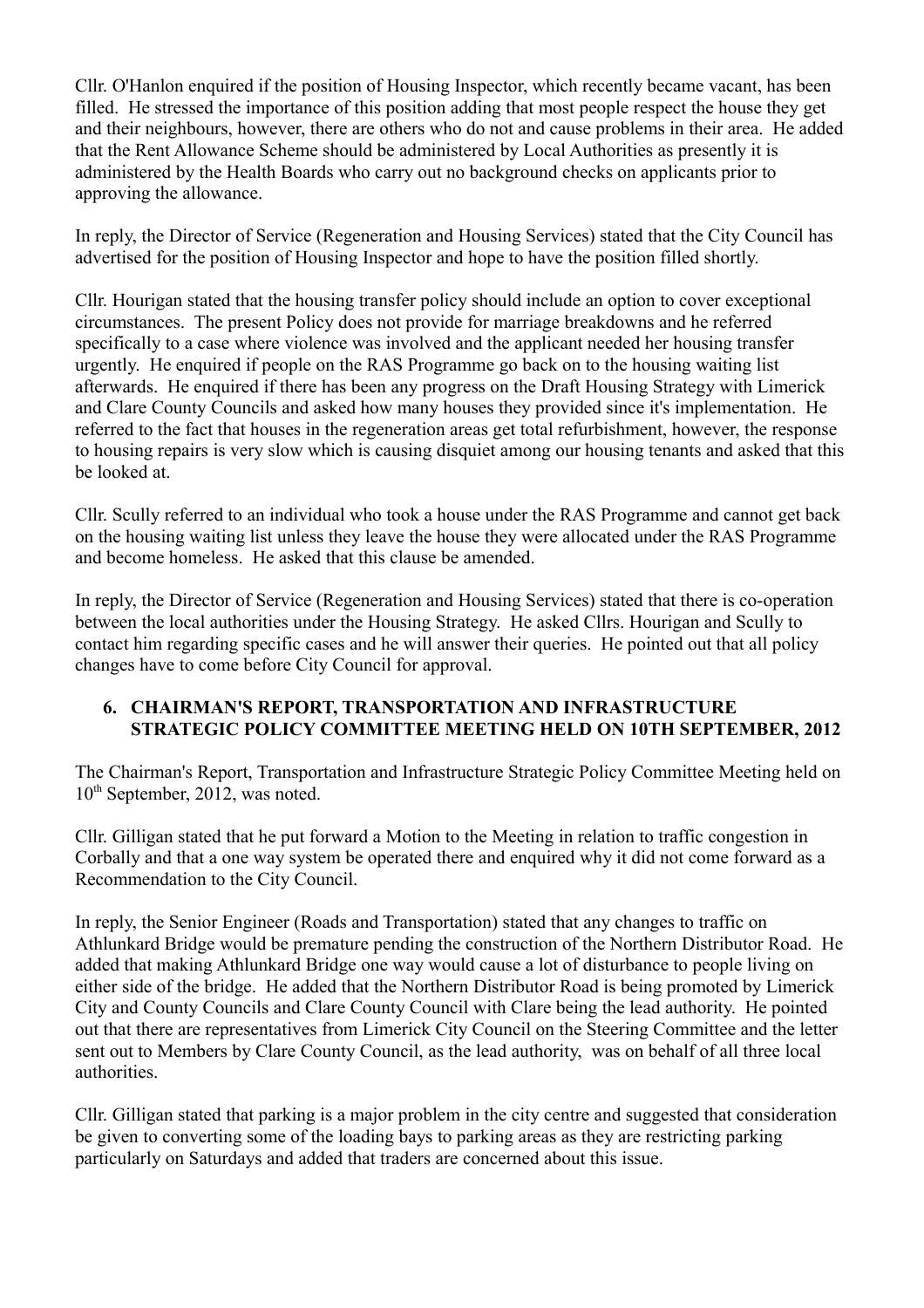Cllr. Byrne suggested that these spaces be used for loading early in the mornings and then transferred to parking areas for the remainder of the day.

The Senior Engineer pointed out that there are some loading bays in the city that act as loading bays in the mornings and parking bays or taxi ranks later in the day and the City Council will look to extend this policy to more bays where feasible.

Cllr. Hourigan proposed that free city centre car parking from 2.00 p.m. onwards each day be introduced in the run up to Christmas. This was seconded by Cllr. Scully.

In reply, the Senior Engineer stated that this will be considered by the Management Team who would revert back to Members on the matter.

Cllr. Quinlivan referred to the loss of revenue from parking fines due to reduction in the number of traffic wardens and asked if a reply has been received from the Department on Limerick City Council's application to recruit more traffic wardens.

In reply, the Senior Engineer stated that the City Council has written to the Department of Finance and has got approval to take on six traffic wardens and one supervisor. The supervisor's position has been advertised and should be filled shortly.

Cllr. Quinlivan referred to the announcement last week by Bus Eireann of a number of scheduled changes to the bus services in the city which, in his opinion, are unacceptable. He stated that there is now no bus going up Edward Street and the bus service to Ballynanty has been changed from every half hour to every hour. He asked if Limerick City Council had any meetings with Bus Eireann prior to these changes.

Cllr. K. Leddin expressed concern that there are no bus services from Colbert Station to the city centre and presently the public have to get a taxi to the various bus stops throughout the city.

Cllr. Shortt supported the previous speakers adding that a satisfactory bus service is very important for the elderly and the general community. He pointed out that one of the scheduled changes is the provision of a bus service from the Ballinacurra area straight through to the University eliminating the necessity to get two buses so some of the changes have been positive. He referred to the large number of teenagers waiting for buses to carry them out to schools in the county and appealed to parents to look at the many excellent city schools which these children could go to. The journey out to county schools is making the day longer for such teenagers.

In reply, the Senior Engineer stated that the new bus routes were introduced in Limerick city as a result of almost twelve months of consultation between Bus Eireann, the National Transport Authority, the National Roads Authority and other relevant stakeholders. He confirmed that local authorities, including Limerick City Council, were consulted and the routes now in place are what was approved by the National Transport Authority. He added that in the revised routes at least two bus routes will interconnect with rail and bus services at Colbert Station. He stated that the bus coming from University of Limerick will pass Colbert Station and go down Mallow Street and this bus will also serve bus stops along Childers Road.

Cllr. Hourigan expressed concern that the heavy rain over the last few months could result in flooding adding that some residents have been told that their insurance will not cover their properties for flooding again. He suggested that Limerick City and County Councils meet with the ESB to discuss the releasing of the water at Ardnacrusha. He enquired if Limerick City Council was pursuing developers to take housing estates in charge.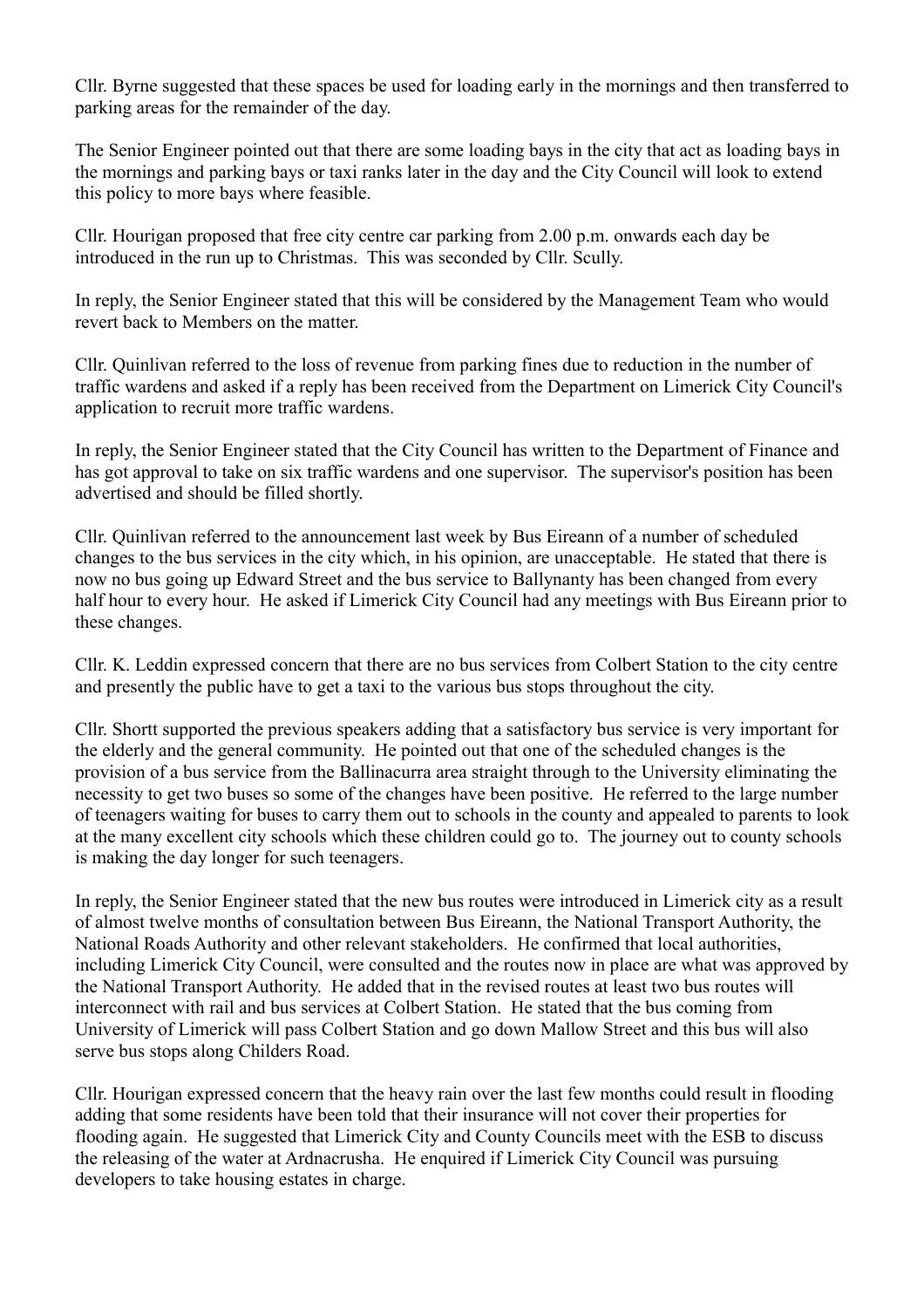In reply, the Senior Engineer stated that the Office of Public Works operate the Shannon Catchment Flood Risk Assessment Management Programme (CFRAM). As part of the Programme the OPW have employed Jacobs Consultants who are currently surveying and modelling the river and it's tributaries to develop mapping and assess the risk of future flooding. The OPW and Jacobs Consulting have also met with the ESB to develop a Management Policy for the levels of water in the River Shannon.

Cllr. Hourigan enquired if a decision had been made to provide sewage and water infrastructure in the Pass Road and Cratloe Road as part of the development of the Coonagh to Knockalisheen Distributor Road.

In reply, the Senior Engineer stated that Limerick City Council has a policy for taking in charge of housing estates, however, the City Council does not pursue developers to take their estates in charge. He added that there are provisions in the Local Government Act 2001 for residents groups in relation to this matter.

Cllr. Hourigan congratulated all involved in the excellent job recently carried out in John's Square.

In reply to Cllr. Hourigan, the Senior Engineer stated that the mains sewage and surface water infrastructure will be provided for in the proposed Coonagh to Knockalisheen Distributor Road and residents will have an opportunity to connect to these public sewers if they so wish, however, Limerick City Council would not be providing connection to private houses as part of the Scheme. He pointed out that it is hoped to have the work completed within two years.

Cllr. Hourigan referred to two derelict sites in his area and asked that the City Council get active against the owners of derelict sites.

## **7. CORRESPONDENCE**

Submitted list of tenders opened in respect of the following :

- Pre Qualification Submissions for Limerick City Traffic Control Equipment Maintenance Contract:
- Refurbishment Works to Rathbane Municipal Golf Course, Limerick;
- Limerick City Regional and Local Road Resurfacing Contract 2012;
- Contract No. 1 RTPI Phase 1 Limerick City and Environs Civil Contracts;
- Panel for Civil Engineering Services in relation to Limerick Smarter Travel Infrastructural Works Suitability Assessment Submission;
- Expressions of Interest for Operation, Maintenance and Management Services for Grove Island Leisure Centre Limited;
- Coonagh / Knockalisheen Distributor Road Scheme Civil Engineering Works to facilitate advanced ESB Diversions;
- Gully Cleaning Services;
- Limerick Riverside Improvement Strategy City Quays Electrical Package;
- Limerick Riverside Improvement Strategy City Quays Paving Supply
- Limerick Riverside Improvement Strategy City Quays Tensile Fabric Canopy;
- Coonagh to Knockalisheen Distributor Road Works Contractor and as PSCS;
- Limerick City and Environs RTP1 Foundation Construction;
- Limerick City Traffic Management CCTV Maintenance and General Works;
- Waiver Scheme for Refuse Collection for Low Income Households;
- Limerick Traffic Management Mobility and Operations Consultancy Services;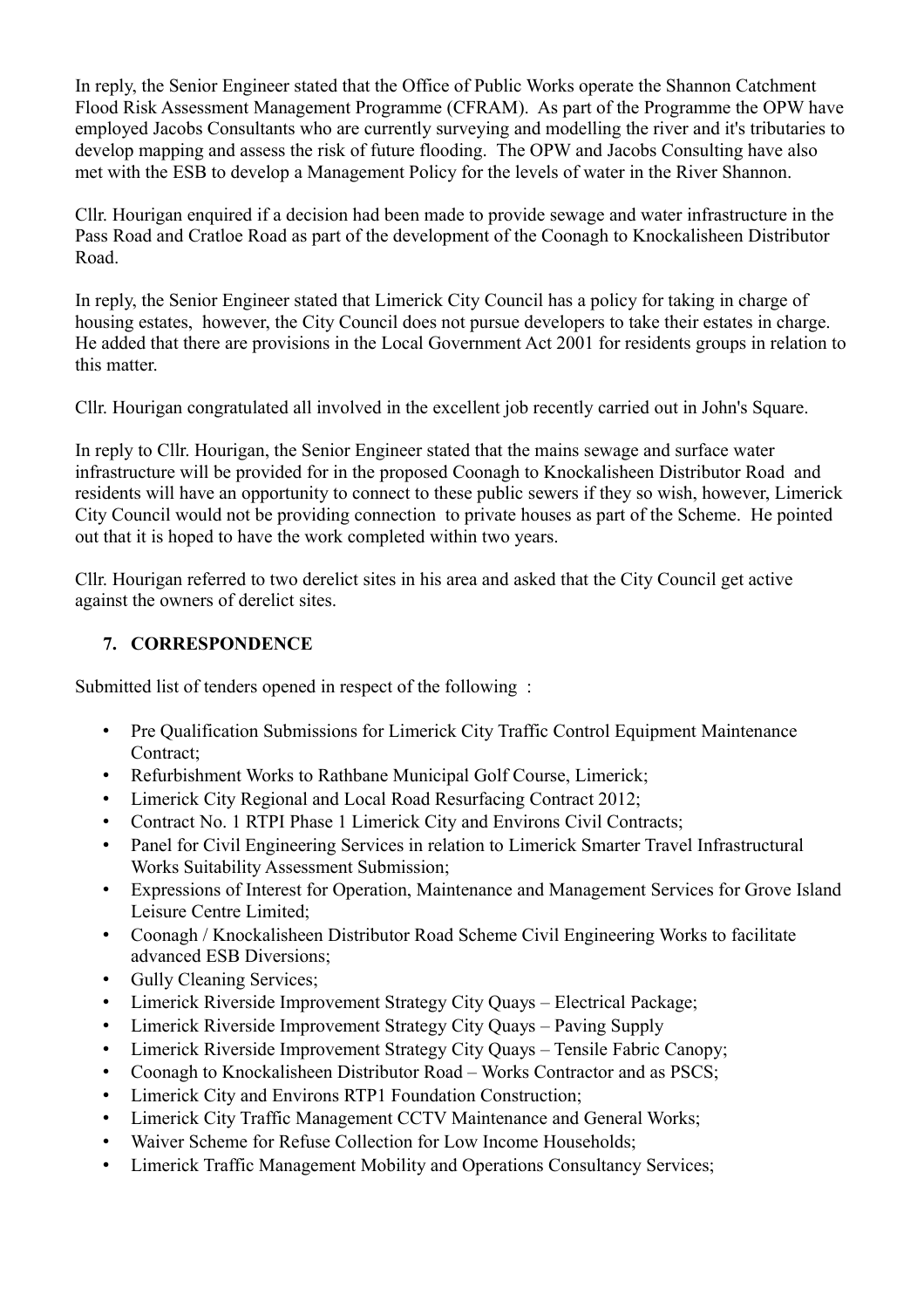Submitted letter of acknowledgement from the Office of the Minister for Finance in relation to Limerick City Council's letter dated  $11<sup>th</sup>$  June, 2012 regarding the amalgamation of VEC Headquarters.

Submitted letter of acknowledgement from the Minister of State for Housing and Planning in relation to the headquarters for the amalgamated City and County VEC to be located in the city and said she would be happy to meet the City Council to discuss the issue and and that she would also contact Minister Quinn directly in relation to the matter.

Submitted letter from Richmond Rugby Football Club thanking Limerick City Council for the Civic Reception accorded to them in June adding that it was indeed a great honour to be bestowed upon the club in recognition of it's achievements in the previous season.

Submitted letter from the Minister for Transport, Tourism and Sport thanking Limerick City Council for it's letter recommending a number of resolutions in relation to Shannon Airport. It stated that, while the membership of the Steering Group and Task Force is now settled, arrangements for consultations with stakeholders, including Limerick City Council, are also in place and to maintain efficiency in the overall process, the formal route for such consultation is through the two Task Forces. He stated that he would arrange with Rose Hynes and John Fitzgerald to meet up with the City Council shortly.

Submitted fifth newsetter for the Shannon Catchment Flood Risk Assessment and Management (CRFAM) Study

Submitted notification from Women for Election of a Programme for women called 'Inspire' and is open to all women with an interest in public and Private life. This will be held in Dublin on  $6<sup>th</sup>$  October and in Waterford on 17<sup>th</sup> November.

Cllr. O'Hanlon wished to raise an issue now under correspondence, however, His Worship the Mayor, Cllr. G. McLoughlin said he could raise it under 'Any other Business'.

However, Cllr. O'Hanlon said he wished to raise it at this stage.

His Worship the Mayor, Cllr. G. McLoughlin adjourned the meeting for 5 minutes.

The Meeting reconvened at 5.05 p.m.

Cllr. O'Hanlon thanked Ministers Michael Noonan and Jan O'Sullivan for their efforts in trying to retain the headquarters of the VEC in the city.

Cllr. Gilligan referred to the new water levels introduced by former Minister John Gormley and stated that a report on flooding in St. Mary's Park was requested three years ago, however, it still has not been done.

His Worship the Mayor, Cllr. G. McLoughlin asked Members to put their phones on silent.

The Manager advised Members that he has appointed Mr. Tom Enright as the Director of Service, Economic Development & Planning for both city and county. He stated that he will have the Directorates across both authorities appointed by the end of the month and will advise Members accordingly. He stated that there will be a significant number of staff changes over the next twelve months which he will discuss directly with staff.

In reply to Cllr. Scully, the City and County Manager stated that Tom Enright, like himself, will be functioning between both local authorities, however, his address will be County Hall, Dooradoyle.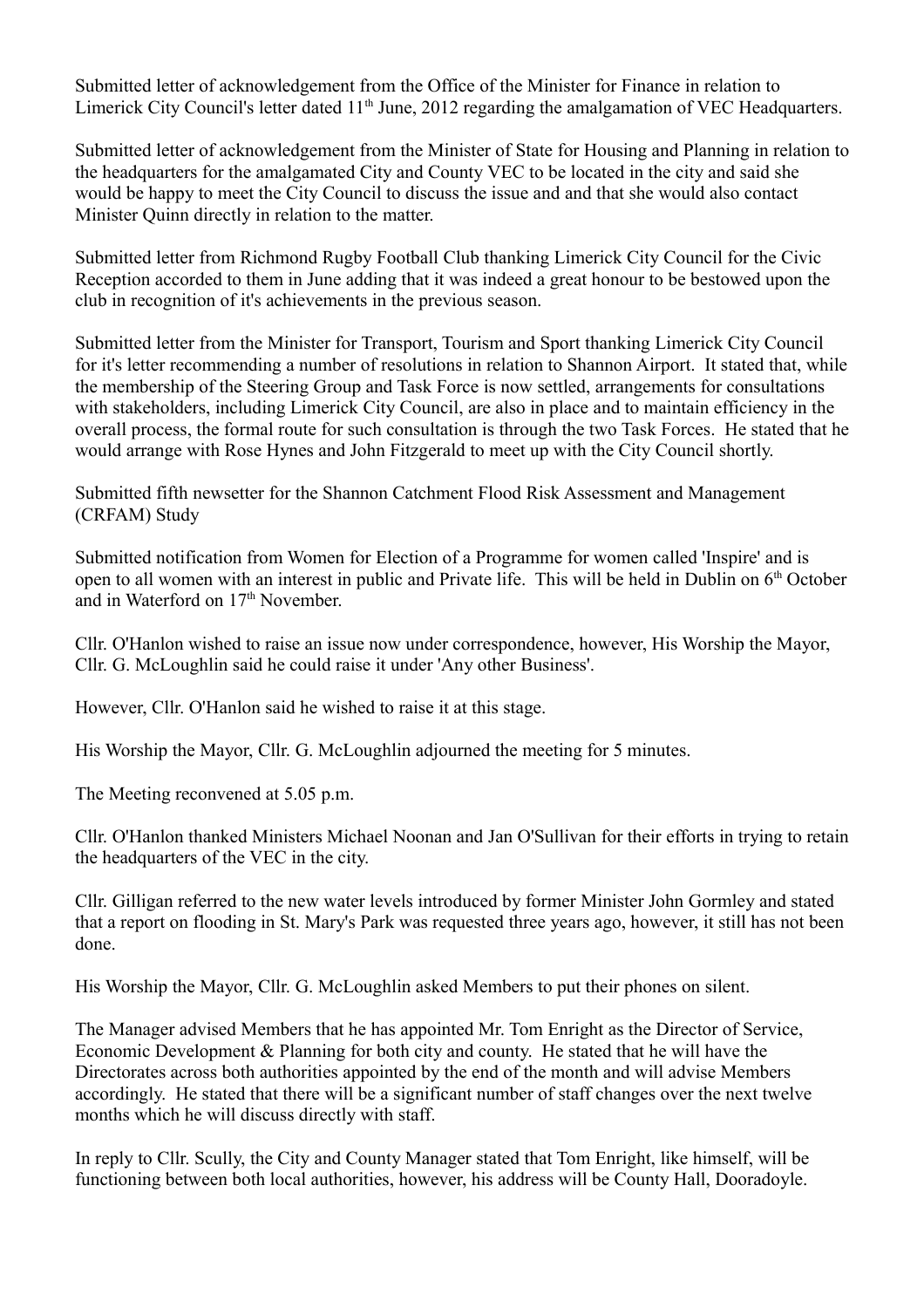The Members welcomed the appointment of Mr. Enright adding that it signals the start of the merger between city and county.

# **8. DISPOSAL OF PROPERTY**

It was proposed by Cllr. J. Leddin, seconded by Cllr. Scully and unanimously agreed to approve Disposal of Property as follows in accordance with Notices already circulated under Section 183 of the Local Government Act, 2001 :

- (a) Disposal of land (Ground Rent) consisting of an area comprising 0.0471 hectares or thereabouts statute measure situate off Parnell Street in the City of Limerick and shown coloured magenta on Drawing No. AG 3038 to Marine Pine Limited.
- (b) Disposal of land consisting of an area comprising 0.0082 hectares or thereabouts statute measure situate at Aherns Row in the City of Limerick and shown outlined in red on Drawing No. AG 3040 to the Estate of Catherine Mullan.

## **9. PARTICIPATION BY MEMBERS AT CONFERENCES**

It was proposed by Cllr. Kiely, seconded by Cllr. Scully and unanimously agreed to approve participation by Members at the following conferences :

Diploma in Local Government Studies with The Institute of Public Administration supported by five tutorials held regionally Tutorials held in Clare County Council Offices, New Road, Ennis, Co. Clare September 2012 – March 2013 Estimated Travel and Subsistence (per tutorial)  $\epsilon$  78.50 Conference Fee :  $\epsilon$ 840.00

Elected Members Training Seminar organised by Esperanza Enterprises entitled: 'Protecting the Public from Dishonest Trading' Held in The Kingsvalley Hotel, Merlin Park, Dublin Road, Galway  $5<sup>th</sup>$  - 6<sup>th</sup> October, 2012 Estimated Travel and Subsistence :  $\epsilon$ 225.95 Conference Fee  $\cdot$   $\epsilon$  150.00

The Irish Association of Suicidology Annual Conference entitled 'Learning to Listen: A Suicide Prevention Conference' Held in The Mount Wolseley Hotel, Tullow, Co. Carlow  $10^{th}$  -  $11^{th}$  October, 2012 Estimated Travel and Subsistence :  $\epsilon$ 305.10 Conference Fee :  $6.7500$ 

Elected Members Training Seminar organised by Esperanza Enterprises entitled: 'Collecting Local Government Revenue, Dealing with housholds in low incomes' Held in The Westport Plaza Hotel, Castlebar Street, Westport, Co. Mayo  $12^{th}$  -  $13^{th}$  October, 2012 Estimated Travel and Subsistence  $\epsilon$  6318.10 Conference Fee :  $\epsilon$ 150.00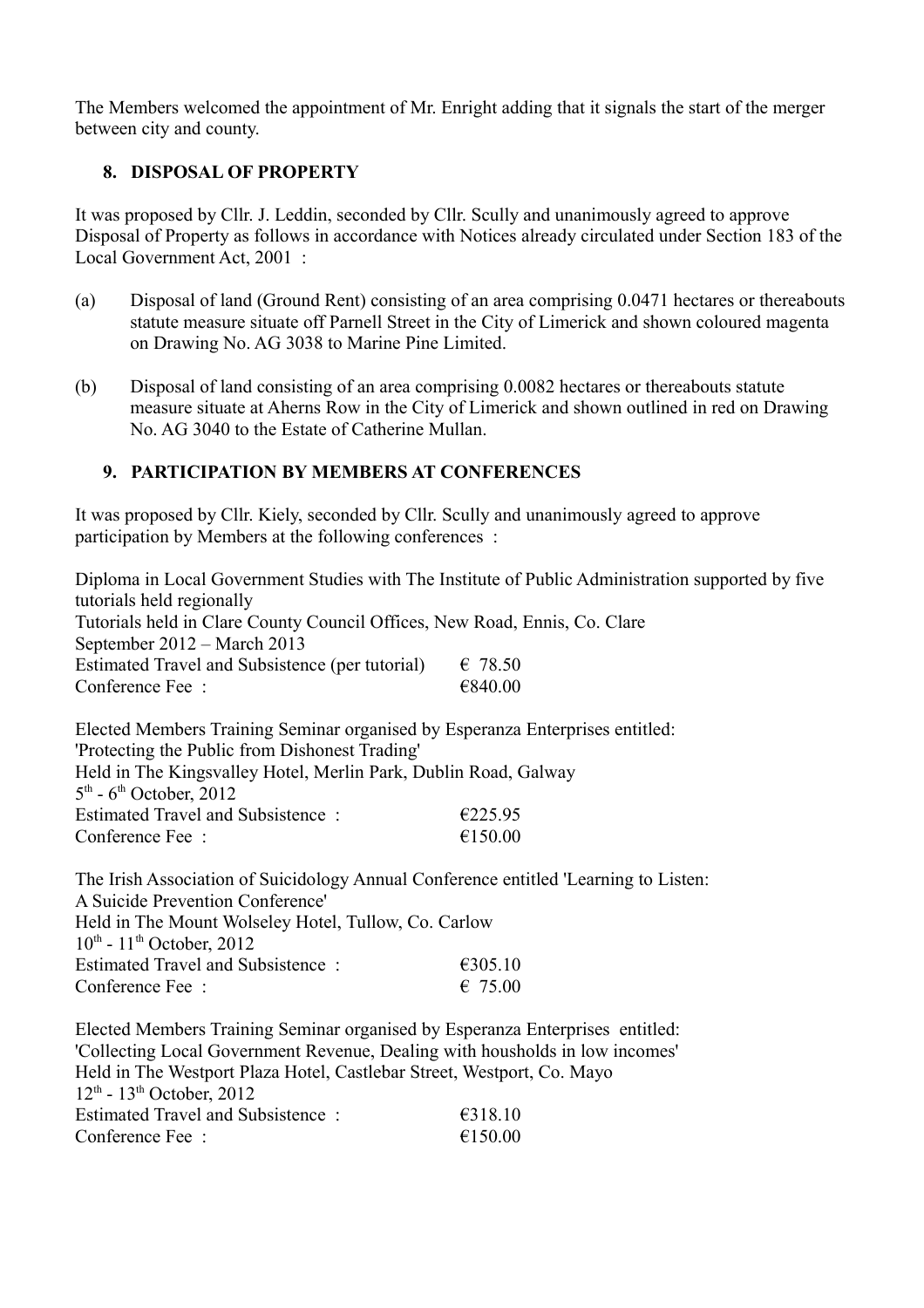| Elected Members Training Seminar organised by Ace Training entitled<br>'Michael Collins and the creation of Irish Democracy'<br>Held in The Celtic Ross Hotel, Rosscarbery, Co. Cork<br>$12^{th}$ - $14^{th}$ October, 2012                                   |                                                                                     |  |  |  |  |
|---------------------------------------------------------------------------------------------------------------------------------------------------------------------------------------------------------------------------------------------------------------|-------------------------------------------------------------------------------------|--|--|--|--|
| <b>Estimated Travel and Subsistence:</b><br>Conference Fee:                                                                                                                                                                                                   | €425.91<br>€100.00                                                                  |  |  |  |  |
| IHRC and Law Society of Ireland 10 <sup>th</sup> Annual Human Rights Conference entitled<br>'Promoting and Protecting Human Rights in Ireland: The Role of the Irish Constitution and European<br>Law'                                                        |                                                                                     |  |  |  |  |
| $13th$ October, 2012                                                                                                                                                                                                                                          | Held in The President's Hall, The Law Society of Ireland, Blackhall Place, Dublin 7 |  |  |  |  |
| <b>Estimated Travel and Subsistence:</b><br>Conference Fee:                                                                                                                                                                                                   | €265.16<br>Nil                                                                      |  |  |  |  |
| National Rural Development Conference entitled 'Maximising the Use of Rural Resources'<br>Held in Johnstown House Hotel, Enfield, Co. Meath<br>$16th$ October, 2012                                                                                           |                                                                                     |  |  |  |  |
| Estimated Travel and Subsistence:<br>Conference Fee:                                                                                                                                                                                                          | €319.28<br>Nil                                                                      |  |  |  |  |
| Web Summit Dublin 2012 Political Briefing<br>Held in The Library Room, RDS, Dublin<br>18 <sup>th</sup> October, 2012                                                                                                                                          |                                                                                     |  |  |  |  |
| Estimated Travel and Subsistence:<br>Conference Fee:                                                                                                                                                                                                          | €340.54<br>Nil                                                                      |  |  |  |  |
| Elected Members Training Seminar organised by Esperanza Enterprises entitled<br>'Septic Tank Case Studies Solving the Problems'<br>Held in Westport Plaza Hotel, Westport, Co. Mayo<br>$19^{th}$ - $20^{th}$ October, 2012                                    |                                                                                     |  |  |  |  |
| <b>Estimated Travel and Subsistence:</b><br>Conference Fee:                                                                                                                                                                                                   | €318.10<br>€150.00                                                                  |  |  |  |  |
| Seminar organised by TGR Seminars entitled 'Reform of Local Government II.<br>Key updates, recent developments and implications for county and city councillors'<br>Held in Bunratty Castle Hotel, Bunratty, Co. Clare<br>$19^{th}$ - $21^{st}$ October, 2012 |                                                                                     |  |  |  |  |
| <b>Estimated Travel and Subsistence:</b><br>Conference Fee:                                                                                                                                                                                                   | €236.88<br>€145.00                                                                  |  |  |  |  |
| Training Seminar organised by Kadenza Consultancies entitled 'Publication of the Valuation<br>(Amendment) Bill 2012. What will it mean for Local Authorities?'<br>Held in Castle Leslie, Glaslough, Co. Monaghan<br>$19^{th}$ - $21^{st}$ October, 2012       |                                                                                     |  |  |  |  |
| <b>Estimated Travel and Subsistence:</b><br>Conference Fee:                                                                                                                                                                                                   | €525.14<br>€145.00                                                                  |  |  |  |  |
| Respond! Jubilee 30 <sup>th</sup> Anniversary Conference entitled 'Better Being: Promoting Well-being within<br>Communities'                                                                                                                                  |                                                                                     |  |  |  |  |
| Held in The Rochestown Park Hotel, Douglas, Cork<br>$25th$ October, 2012                                                                                                                                                                                      |                                                                                     |  |  |  |  |
| <b>Estimated Travel and Subsistence:</b><br>Conference Fee:                                                                                                                                                                                                   | €231.86<br>$\epsilon$ 60.00                                                         |  |  |  |  |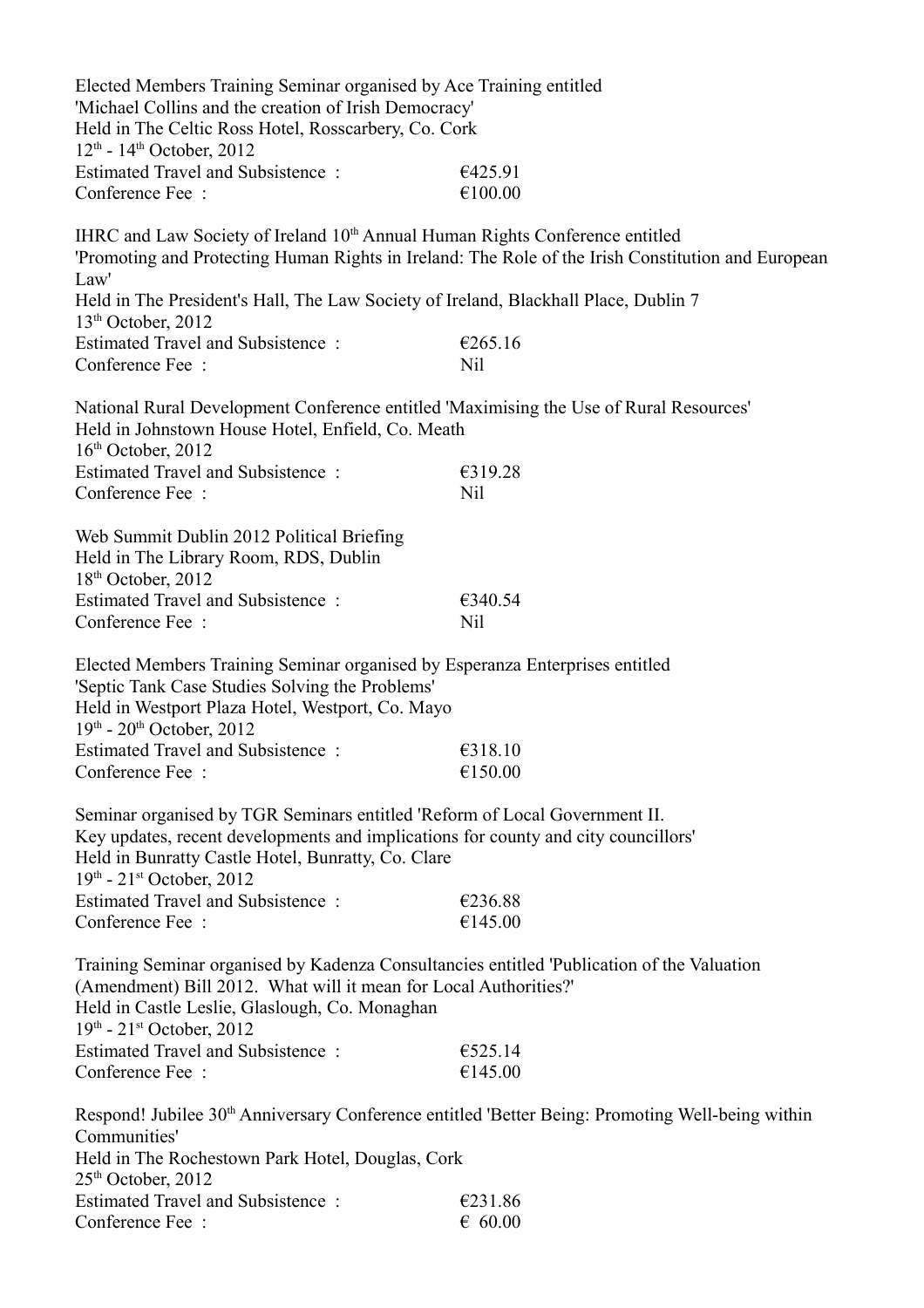Elected Members Training Seminar organised by Esperanza Enterprises entitled 'Amendments to Social Welfare Acts, Social Welfare and Pensions Act 2012' Held in The Kingsvalley Hotel, Merlin Park, Dublin Road, Galway  $26^{th}$  -  $27^{th}$  October, 2012 Estimated Travel and Subsistence :  $\epsilon$  225.95 Conference Fee  $\cdot$   $\epsilon$  150.00

Association of Irish Festival Events Annual Conference 2012 entitled 'Gathering for the Business of Fun' Held in The Carlton Shearwater Hotel, Ballinasloe, Co. Galway 8<sup>th</sup> - 9<sup>th</sup> November, 2012 Estimated Travel and Subsistence :  $\epsilon$  259.03 Conference Fee :  $6365.00$ 

## **10. FINANCIAL STATEMENT**

Submitted Financial Statement for the month of August, 2012 which was adopted unanimously on the proposition of Cllr. Kiely, seconded by Cllr. Scully.

## **11. REPORT ON ADJUSTMENTS TO ADOPTED BUDGET 2012**

The Report on adjustments to Adopted Budget 2012 was noted.

Cllr. Kennedy welcomed the fact that the Local Government Fund Allocation 2012, which was initially to be reduced by  $\epsilon$ 812,000, was subsequently reduced by  $\epsilon$ 203,000. He said the Government should be funding Local Authorities more, as the reduction in funding puts a huge strain on the Local Authorities and commercial sector. He stated that additional expenditure is needed for dealing with dangerous buildings which, luckily, has not led to tragic accidents in the city. He referred to the fact that when a building is being demolished the adjoining properties have a right of support and should also be weatherproofed. He asked for further information in relation to the self insurance fund.

The City and County Manager pointed out that the Council will depend on Central Government funding to keep services going, however, he stated that the budget process will be severe.

Cllr. Quinlivan said the reduction in the Local Government Fund Allocation is not as severe as previously anticipated, however, there is still a reduction of  $\epsilon$ 203,000 which has to be catered for. He pointed out that the savings to date are as a result of the reduction in staff numbers and he commended the staff for their hard work, commitment and dedication despite having increased work loads.

Cllr. O'Hanlon pointed out that he had emailed the Mayor seeking to hold a Special Meeting to discuss the proposed cuts adding that there should have been a discussion or debate with Members prior to making the adjustments to Adopted Budget.

Cllr. Gilligan complimented the previous City Manager on reducing the City Council's deficit and also reducing rates on five occasions which no other Local Authority has achieved.

The City and County Manager acknowledged the stewardship by former City Managers in making the City Council a financially sound organisation. He stated that the adjustments in the Adopted Budget were necessary due to reduction in income

Cllr. Scully complimented Mr. Conn Murray and his predecessors Tom Mackey and Kieran Lehane and also Pat Murnane, Acting Head of Finance on reducing the deficit of the Council and he welcomed the increased allocation in front line services. He referred to the fact that the shortfall in income is due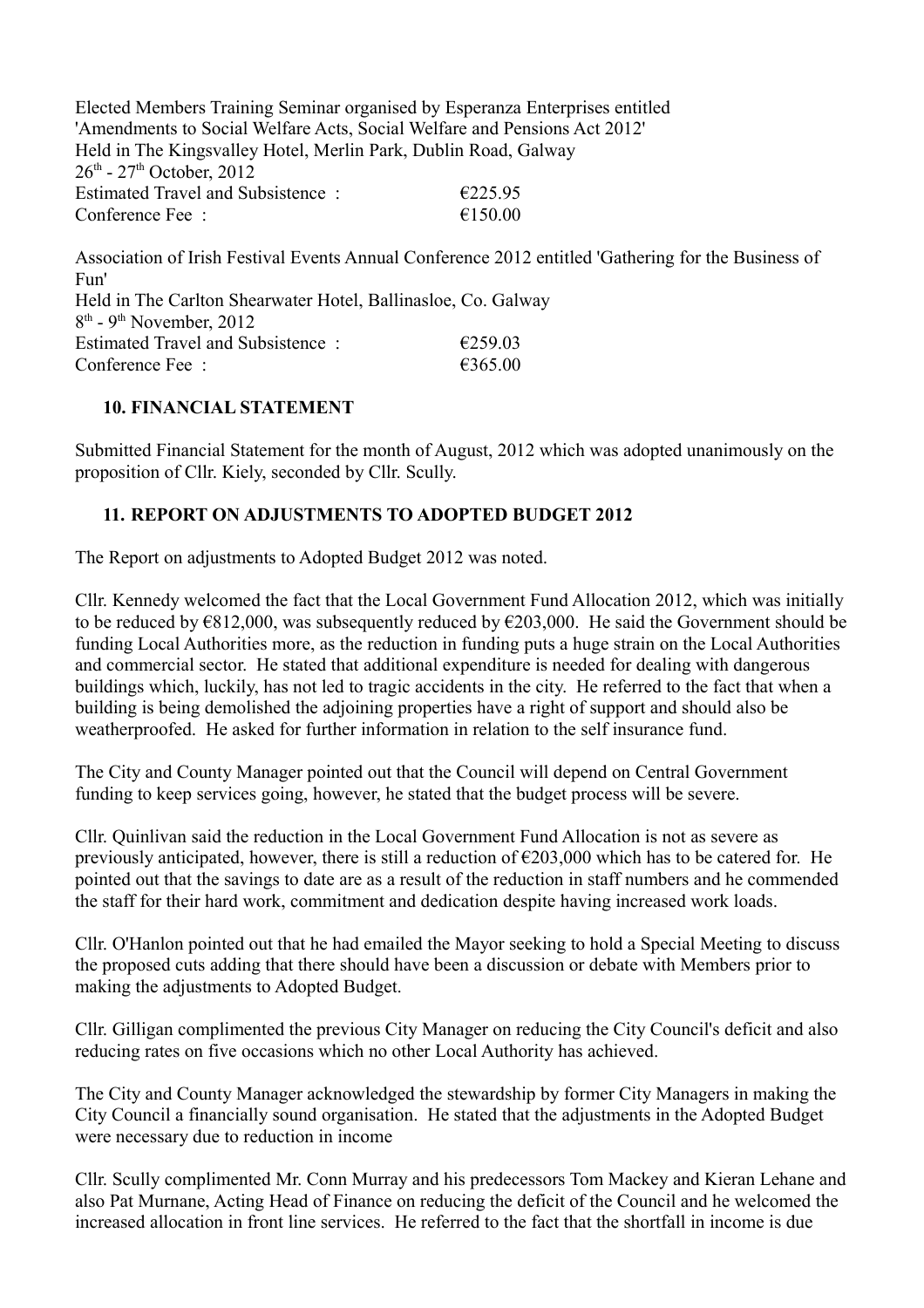to the reduced number of parking fines issued. He also paid tribute to all the householders who paid the Household Charge. He stated that eventually Local Authorities will be receiving no funding from Central Government and services will have to be provided from local finances including property tax.

The Acting Head of Finance, on behalf of Management and Staff, thanked Cllr. Scully for his kind comments. He confirmed that Members will be consulted nearer Budget time in relation to the Budget Book. He informed Cllr. Kennedy that the estimated liability outstanding on public liability claims was  $€6.6m$ . Limerick City Council provide  $€1.5m$  to  $€1.8m$  annually towards self insurance as part of the annual budget process. There is possibly a need for greater provision to be made and this can be considered by Members at budget time.

### **12. APPROVE A ROAD TO BE A PUBLIC ROAD AT SHANNONVALE, OFF CRATLOE ROAD, LIMERICK.**

It was proposed by Cllr. Hourigan, seconded by Cllr. Kiely and unanimously agreed to approve a road to be a Public Road at Shannonvale, off Cratloe Road, Limerick.

## **13. AMENDMENT TO STANDING ORDERS**

It was proposed by Cllr. O'Hanlon, seconded by Cllr. Byrne and unanimously agreed to amend Standing Orders to incorporate a change in the commencement time of the ordinary meetings of the City Council from 4.00 p.m. to 4.30 p.m. It was also unanimously agreed that the Council shall rise not later than 6.30 p.m. on the day of the meeting unless otherwise decided by resolution of the Council.

### **14. UPDATED REPORT ON MID WEST AREA STRATEGIC PLAN (MWASP)**

It was proposed by Cllr. Kiely, seconded by Cllr. Byrne and unanimously agreed to approve updated Report on Mid West Area Strategic Plan (MWASP).

### **15. GRANT AID TOWARDS ENVIRONMENTAL IMPROVEMENT INITIATIVES 2012**

It was proposed by Cllr. Kiely, seconded by Cllr. Byrne and unanimously agreed to approve Grant Aid towards Environmental Improvement Initiatives 2012 as follows :

|                                                                    | <b>Expenditure Activity</b>                                                  | Amount<br>Recommended<br>€ |
|--------------------------------------------------------------------|------------------------------------------------------------------------------|----------------------------|
| Ballynanty Rovers FC,<br>C/o Dermot O'Halloran,<br>82 Delmege Park | Clean up of Ballynanty area                                                  | 500.00                     |
| Drominbeg Residents<br>Assoc.,<br>Rhebogue                         | Flower & Shrub planting, Tree<br>planting and Clean ups                      | 500.00                     |
| <b>Meadowbrook Residents</b><br>Assoc.,<br>Mill Road, Corbally     | Grass cutting, weed control,<br>flower $\&$ shrub planting $\&$ Clean<br>ups | 500.00                     |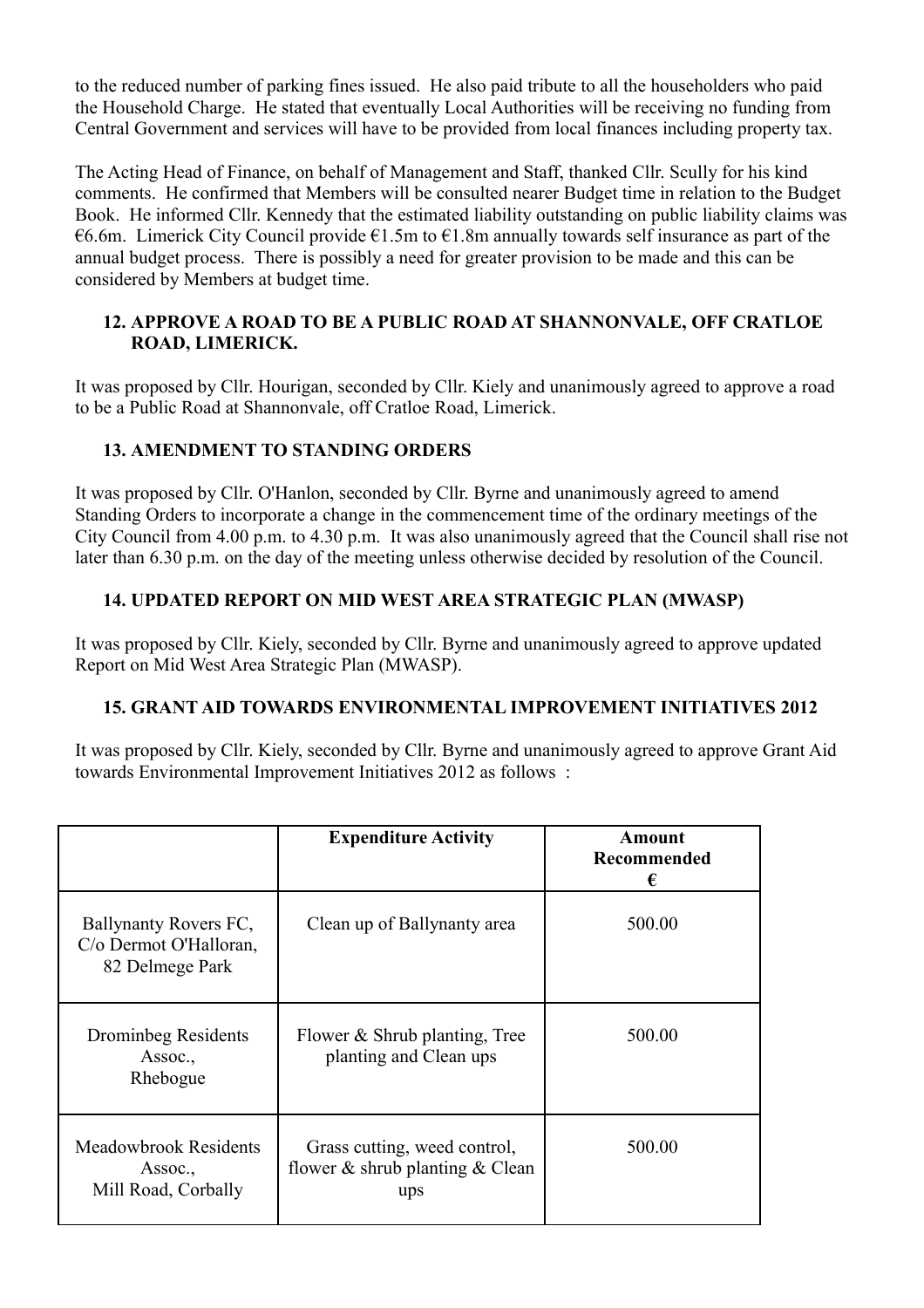## **16. AMENDMENT TO LIMERICK CITY DEVELOPMENT PLAN 2010 - 2016**

It was proposed by Cllr. Byrne, seconded by Cllr. J. Leddin and unanimously agreed to amend the Limerick City Development Plan 2010 – 2016 as follows :

"To rezone a 1.53 hectare (3.78 acres) site at Southill Area Centre located between Keyes Park to the west, Southill Junior School to the east and the Holy Family Church to the south. The northern part of the site is to be rezoned from 'Public Open Space' to 'Residential' and the southern part is to be rezoned from 'Public Open Space' to 'Education, Community and Cultural' use".

## **17. PLANNING PROPOSALS AND DECISIONS**

The Meeting noted the list of Planning Proposals under consideration at 14<sup>th</sup> September, 2012 and Decisions taken from 18<sup>th</sup> June, 2012 to 14<sup>th</sup> September, 2012.

In reply to Cllr. Hourigan, the Acting Senior Planner stated that additional details were sought from the G.A.A. in relation to the planning application for the Gaelic Grounds and to date same have not been submitted.

Cllr. Kennedy referred to planning application by Bennett Oil Limited for retention of planning permission for a portacabin office and a solid fuel storage yard to the side of the service station at Roxboro Road, Limerick and pointed out that there is an elderly couple living nearby and the Planner should give consideration to them when making a decision on this application.

In reply, the Senior Planner stated that additional details were requested in respect of the proposed storage shed which were submitted two weeks ago. A decision is due to be made on this application in two weeks time.

Cllr. Quinlivan referred to planning application 12/55 for development of a youth club centre and associated works at Knockalisheen Road/Ballynanty Road and was informed by the Acting Senior Planner that additional details were requested from the applicants on 29<sup>th</sup> May, 2012 which have not been submitted to date.

Cllr. Shortt pointed out that the planning process is an independent process and canvassing of an application should not affect the decision made on an application.

His Worship the Mayor, Cllr. G. McLoughlin stated that how planning decisions are made should not be discussed in the Council Chamber.

Cllr. Gillian welcomed planning application 12/121 by Shannon Foynes Port Company for development at the Bannatyne Mills, Dock Road, Limerick.

### **18. AN BORD PLEANALA**

The Meeting noted the decisions taken by An Bord Pleanala from  $18<sup>th</sup>$  June, 2012 to  $14<sup>th</sup>$  September, 2012.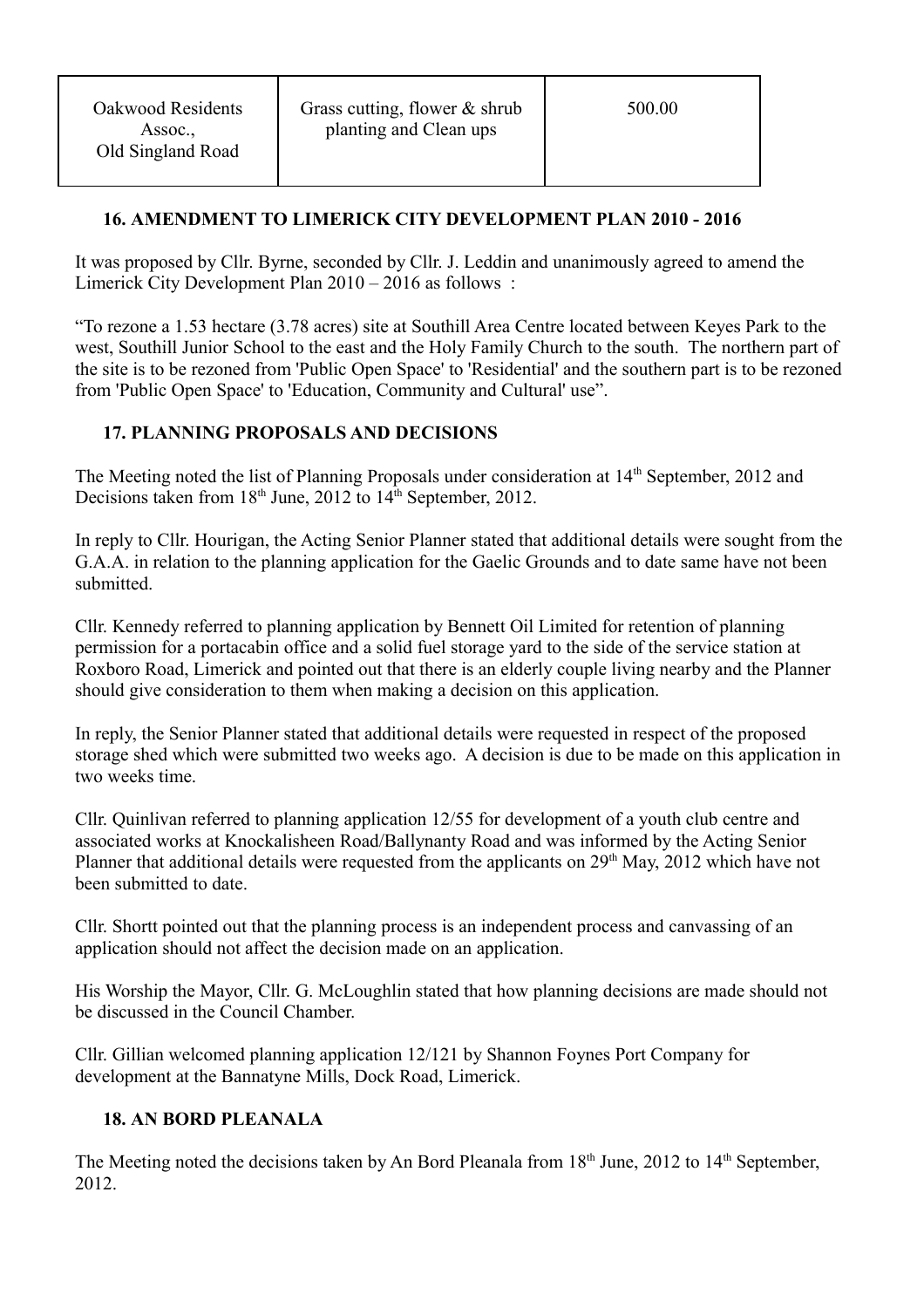### **19. ANY OTHER MATTER**

Cllr. O'Hanlon stated that the retention of the V.E.C. Headquarters in Cecil Street is vital for the revitalisation of the city. He has been informed that the old labour exchange building next to the V.E.C. offices in Cecil Street has become available and pointed out that the combined buildings could adequately cater for the central V.E.C. Offices. He stated that the customers who avail of the services of the V.E.C. are not in a position to pay for taxis and buses to travel out the country if the headquarters was moved there as most of these people are from disadvantaged areas. He pointed out that Ministers Michael Noonan and Jan O'Sullivan have both indicated that they would meet with the Members of the City Council to discuss this matter and to help in any way they can. He referred to a letter he received from Minister Ruairi Quinn dated  $27<sup>th</sup>$  September, 2012 which stated that he announced the headquarters for the sixteen bodies and asked if any Member was aware that a decision had been made on this matter.

Cllr. McCarthy, as Chair of the V.E.C. pointed out that he met with Minister Jan O'Sullivan and she undertook to pursue the matter of having the headquarters of the V.E.C. in Cecil Street. However, subsequently the V.E.C. met with the Minister's advisors who stated that the matter of the location of the headquarters for the V.E.C. is a matter for the new Committee and the Chief Executive Officer.

Cllr. Hourigan supported what Cllr. McCarthy said as he was at the meeting when this matter was discussed.

Cllr. K. Leddin stated that she asked about the proposed location for the headquarters of the V.E.C. when she met the Minister recently and she also received a letter from him on the matter. He indicated in such letter that the decision is a matter for the new Committee and the Chief Executive Officer. She said it would be a big mistake if the headquarters was moved out the country leaving it's existing offices which would become a large derelict bulding. He suggested that the Members work with the local Ministers and Deputies to ensure the headquarters are retained in the city centre.

Cllr. J. Leddin agreed with the previous speakers and said he was disappointed that Minister Quinn did not make a decision on the headquarters of the Limerick V.E.C. as a lot of people made representations to him on the matter. He said he would like to meet with the consultants who are doing the City Centre Strategy.

In reply, the City and County Manager said he would pursue this and ask GVA for dates to brief the **Members** 

Cllr. Shortt expressed concern at the redeployment of city students to country schools. In his opinion, parents who send their children to country schools should be challenged and asked to attend open nights in city centre schools with a view to bringing their children back to them. He referred to the booklet on the biodiversity plan which was published recently and said it is an excellent production, however, pointed out that the graphic designer and printer were not acknowledged in the book despite doing a wonderful job. He asked for an update on the planning for the forthcoming Year of Culture and stressed the importance of rebranding Limerick. He expressed disappointment that the plans for the temporary relocation of the City Museum to the Opera Centre site have been put on hold. He said he appreciated there was funding restrictions and that City Hall will accommodate the Museum in Istabraq Hall, however said this is not an acceptable or suitable long term location. He suggested that any fit out costs for the relocation of the City Museum in the Opera Centre site could be spread over a ten year period and asked if this was possible.

The City and County Manager agreed to report back to Members as soon as there has been progress in relation to City of Culture.